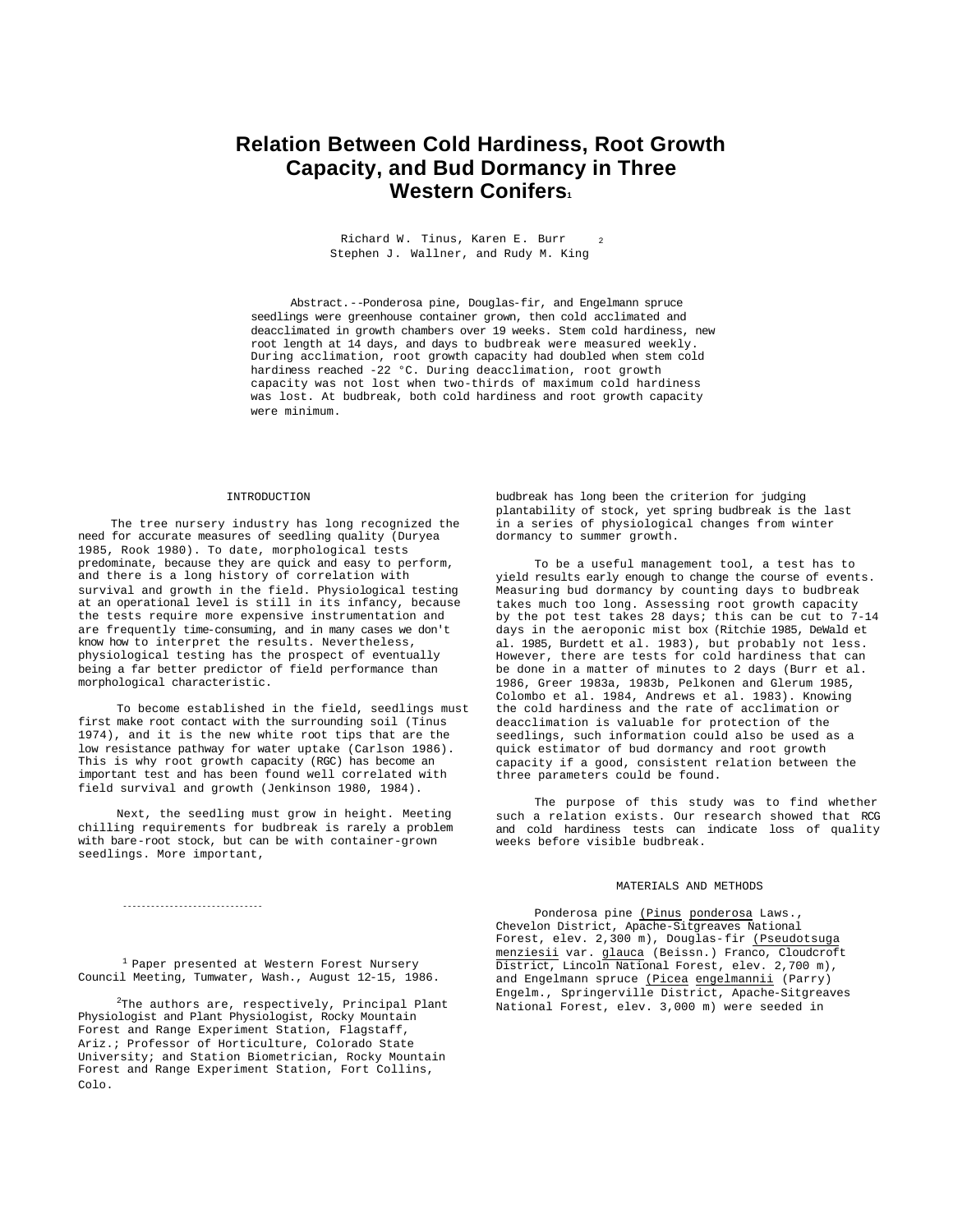$400$ -ml Rootrainers<sup>2</sup> in peat-vermiculite in October 1985. They were grown in greenhouses at Flagstaff, Ariz., with night temperatures averaging 18-21 °C and day temperatures 23-25 °C until April 1986, when day temperatures began to rise, reaching about 28 °C by June. Daylength was extended to 22 hours with fluorescent light. Other cultural conditions were as recommended by Tinus and McDonald (1979). On June 24, the seedlings were sorted; those of uniform size were placed in four Percival HL-60 growth chambers under 43,000 lux from sodium and multivapor arc lights and kept watered as needed with nutrient solution under a cold acclimation and deacclimation regime (indicated in table 1). All seedlings were of a single population that went through the same succession of stages. At weekly intervals, samples of seedlings were taken for concurrent tests of cold hardiness, root growth capacity, and bud dormancy.

# Table 1.--Conditions of cold acclimation and deacclimation

| Stage | Dura-<br>tion<br>(weeks) | Day<br>temp.<br>$(^{\circ}C)$ | Night<br>temp.<br>$(^{\circ}C)$ | Day<br>length<br>(hours) | Nutrient<br>solution |
|-------|--------------------------|-------------------------------|---------------------------------|--------------------------|----------------------|
|       | ٩                        | 20                            | 15                              | 10                       | Low N.<br>high PK    |
| 2     |                          | 10                            | 3                               | 10                       | Low N.<br>high PK    |
| 3     | 5                        | 5                             | -3                              | 10                       | Low N,<br>high PK    |
| 4     | 4                        | 22                            | 22                              | 16                       | High N               |

Cold hardiness was measured by a whole-plant freeze test. One book of four seedlings of each species was placed in each of three styrofoam coolers, and the rootballs supported and covered to a depth of 5 cm with dry vermiculite. The coolers were instrumented with thermistor probes in the crowns of the seedlings, the lid wired shut, and the coolers placed in a 650-L household chest freezer. The temperature was lowered rapidly from ambient to 0 °C and at a rate of 3-5 °C per hour thereafter. To reach temperatures below  $-25 \text{ °C}$ , a baking pan was placed in the freezer and filled with liquid nitrogen. The size of pan and degree of insulation controlled the rate of temperature fall. For each species, three temperatures were selected 5 °C apart, which were expected to encompass the  $L_{T50}$  of the stem. When a designated styrofoam cooler reached one of these benchmark temperatures, it was removed from the freezer and placed in a refrigerator at +1 °C where it thawed overnight. The seedlings were then removed from the coolers and placed in a warm greenhouse (day 26 °C, night 19 °C, 22-hour day).

After 7 days, the stems were sliced open and the cambium and phloem examined for browning

<sup>2</sup>Trade names are used for brevity and specificity and do not imply endorsement by USDA or Colorado State University to the exclusion of other equally suitable products.

and cell turgor. For each seedling, the proportion of stem that had been killed was estimated. Rates of increasing injury with decreasing temperature were compared across days and species, and data with similar rates was subjectively placed into 5 groups. This pooling of data was necessary because 12 trees for a particular day did not provide adequate information for statistical analysis. For each group, injury in the range 10-90% was regressed against temperatures, and the 50% injury point was estimated by calibration methods (Graybill 1976). The range 10-90% was chosen because

the relation between injury and temperature was primarily linear, but nonlinear above and below this range.

At the same time the cold hardiness test was run, eight additional seedlings per species were placed in an aeroponic mist box in a greenhouse (day 26 °C, night 18 °C, ambient day length) to measure root growth capacity. The seedling stems were inserted through holes in plywood strips and held in place with urethane foam plugs. The intact rootballs were exposed to 100% relative humidity at 27 °C maintained by a warm-water intermittent mist. After 14 days, the new white roots that emerged from the rootball were measured (cm ± 1) and counted, and RGC expressed as total new root length per seedling. RGC was measured without damaging the seedlings, which were then returned to the mist box.

The seedlings were left in the mist box until they broke bud. A seedling was considered to have broken bud when 50% of its buds had broken. Days to 50% budbreak were recorded when four of the eight seedlings had broken bud. When this was not observed directly, days to 50% budbreak were calculated by linear interpolation. The observations were plotted against day number during acclimation and deacclimation, with intervals plotted for the interpolated points. The endpoints of the intervals indicate actual measurements.

### RESULTS AND DISCUSSION

Budbreak proceeded approximately as expected from previous work (Lavender 1985), but with some differences between species with respect to timing (fig. 1). Engelmann spruce did not break bud at all until day 42, or after 1,176 chilling degree hours below 7  $\degree$ C. Chilling requirements were fully met by day 71, after 2,800 chilling degree hours. Days to 50% budbreak remained stable at about 21 days until the deacclimation period, during which days to 50% budbreak declined to zero in 21 days.

Douglas-fir did not break bud until day 56, after 1,960 chilling degree hours. Chilling requirements were fully met by day 71 (2,800 hours). Thereafter, days to 50% budbreak remained stable at about 26 days until the deacclimation period, during which days to 50% budbreak declined to zero in about 28 days.

Ponderosa pine did not require any chilling to break bud, and broke bud even at the earliest test dates except at day zero. After 21 days at day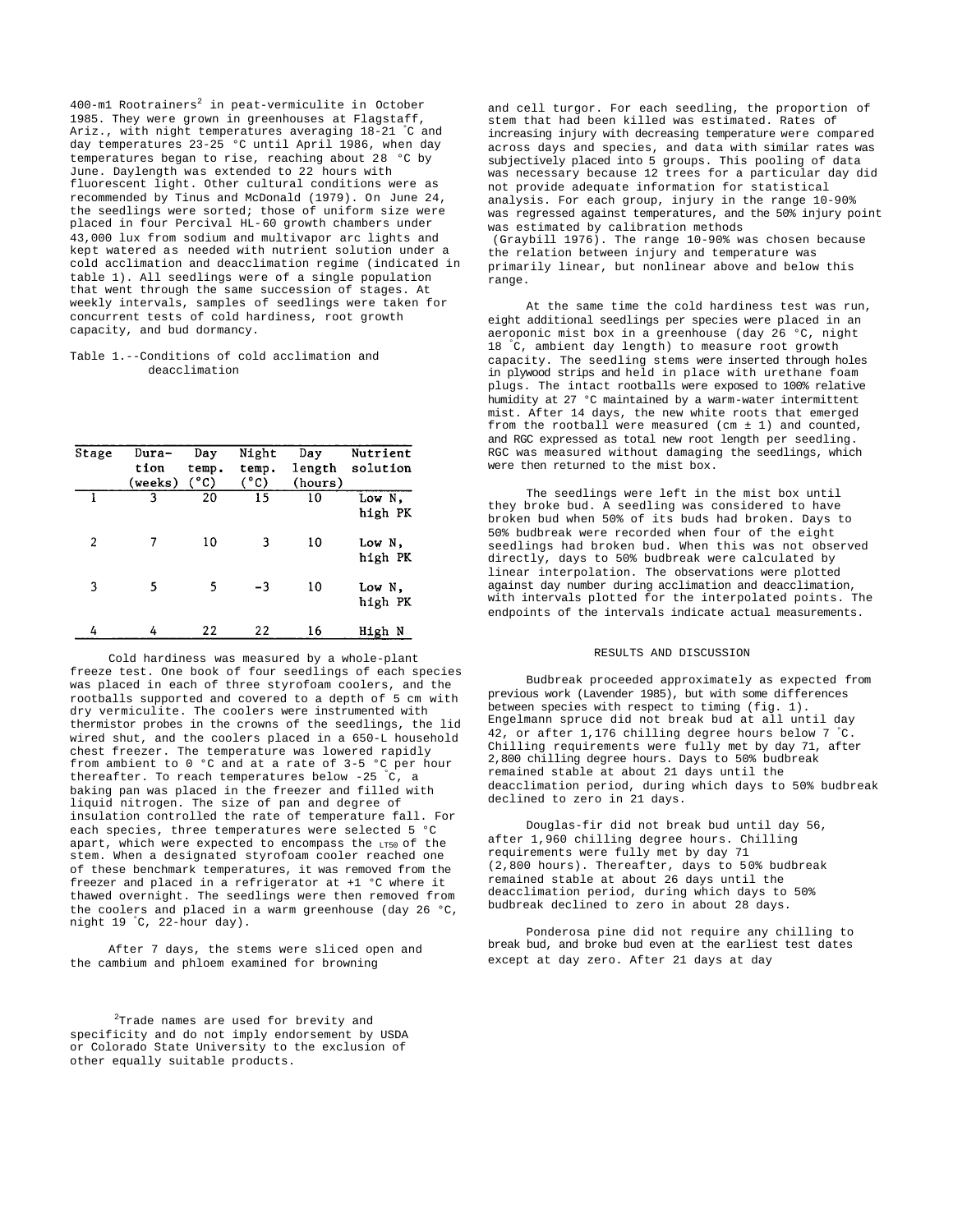

Figure 1.--Days to 50% budbreak of (A) ponderosa pine, (B) Douglas-fir, and (C) Engelmann spruce as a function of time. Temperature stages are described in table 1. Plotted intervals indicate interpolated values, the endpoints of the intervals being the actual measurements.

20 °C, night 15 °C, days to 50% budbreak declined to a plateau between 18 and 30 days, but with more variability than Engelmann spruce and Douglas-fir. Days to 50% budbreak declined to zero in about 28 days.

Root growth capacity (fig. 2) of Douglas-fir (fig. 2B) was low (100 cm per seedling) at the beginning of the acclimation period. Two weeks into the second stage of hardening (day 10  $^{\circ}$ C, night 3  $^{\circ}$ C) RGC began a rapid rise to a 400 cm peak at day 84 during the third stage of hardening (day  $5 \text{ °C}$ , night -3 'C). RGC dropped to about 250 cm and then rose to a second peak 1 week into deacclimation. Because of variability, the two peaks separated by a valley may not be distinguishable statistically, but the second peak especially makes sense biologically. Many workers have found an inverse correlation between root and shoot growth, with a particularly strong burst of root growth shortly before budbreak (Riedacker and Arbez 1983, Jenkinson 1980, El Nour and Riedacker 1984). After more than 1 week under deacclimation, RGC declined to a low level (50 cm) at budbreak.

RGC of Engelmann spruce (fig. 2C) was initially low (70 cm); but 2 weeks into the second stage of hardening, RGC rose abruptly to about 230 cm per seedling with a lot of variability. Maximum RGC (320 cm) occurred 1 week into deacclimation; but again, because of variability, the peak may not be statistically distinguishable from the preceding plateau. After the peak, RGC dropped rapidly with the -<br>approach of budbreak.

RGC of ponderosa pine (fig. 2A) began at midrange (290 cm) and declined to a low of 100 cm. Two weeks into the second stage of hardening, RGC rose abruptly to over 400 cm, where it remained until the third stage, when RGC again dropped to 300 cm. As with Engelmann spruce and Douglas-fir, a second peak appeared 1 week into deacclimation, followed by a rapid decline as budbreak approached. Again, because of variability, these relations are not clearcut. However, the pattern (fig. 2) is remarkably similar to the one reported by Jenkinson (1980) for bare-root seedlings of the Arizona ecotype (Read 1980, 1983) grown in California nurseries.

Although there are distinct differences between species, the pattern of RGC during cold acclimation and deacclimation showed some very interesting similarities. First, the rise in RGC early in the second stage of hardening occurred at the same time for all three species, although the rise was abrupt in ponderosa pine and Engelmann spruce and more gradual in Douglas-fir. Second, maximum RGC was five to seven times minimum RGC. Third, a second peak (albeit not distinct statistically) occurred 1 week into deacclimation, or 2-3 weeks before budbreak, depending on species. Fourth, RGC declined rapidly as budbreak approached. Although RGC appears to have multiple peaks for each species (fig. 4 below), the variability in the data (fig. 2) is too great to know if the peaks are real.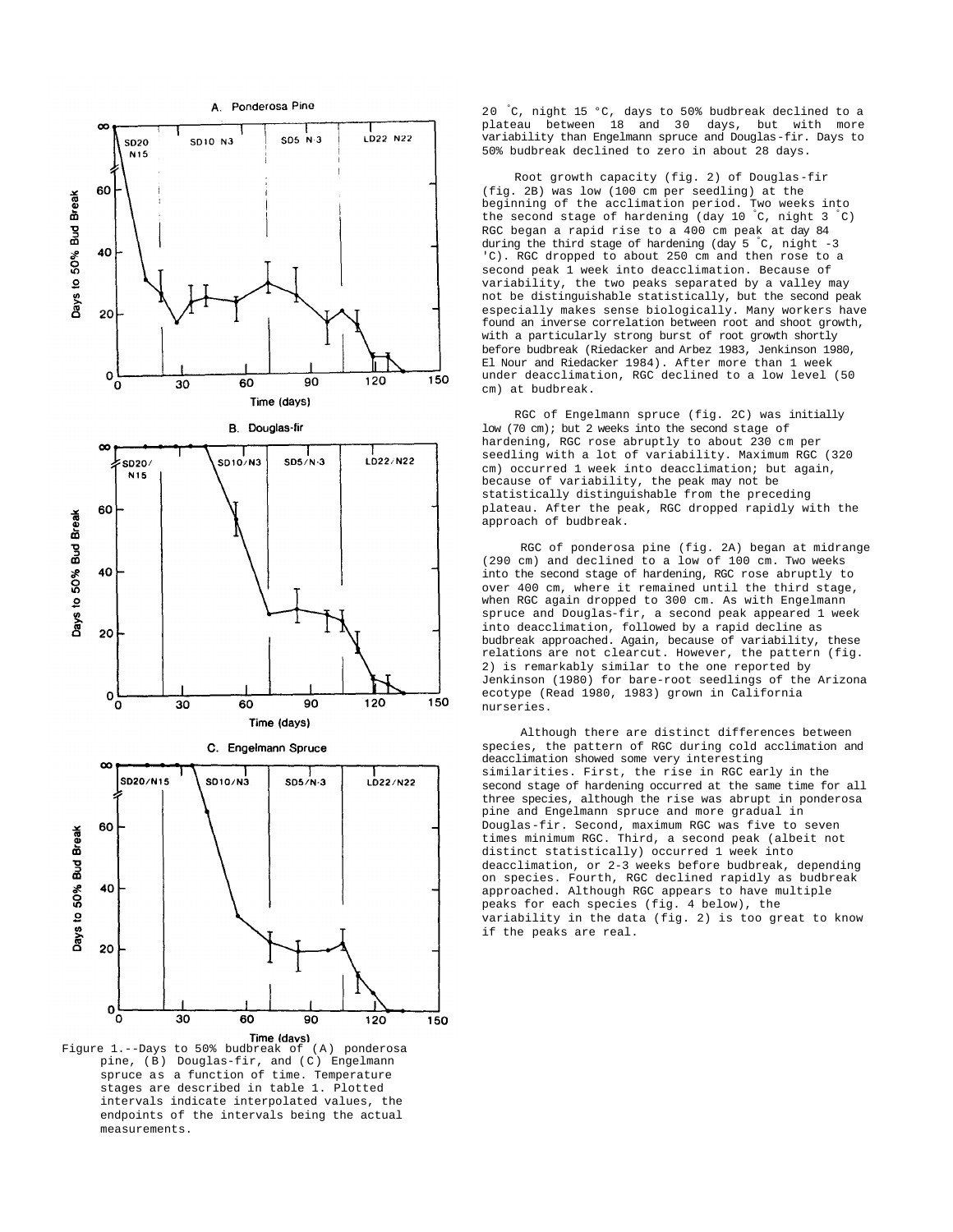

Figure 2.--Root growth capacity as total new root length per seedling at 14 days of (A) ponderosa pine, (B) Douglas-fir, and (C) Engelmann spruce as a function of time. Vertical bars are 95% confidence levels. Temperature stages are described in table 1.

Cold hardiness of each species (fig. 3) was gained and lost as a function of the four successive temperature stages. In the first stage (day 20 °C, night 15 °C, 10-hour day), ponderosa pine (fig. 3A) did not harden, but stem cold hardiness was about -16 °C (LT 50). During the second stage, there was no hardening for the first week. Thereafter, hardening proceeded at about 0.4 °C per day until maximum hardiness was reached at about -32 °C on day 71. Upon entering stage 4 (day 22 °C, night 22 °C), deacclimation began immediately and proceeded at about 1 °C per day to a minimum hardiness at about -14 °C.

Douglas-fir stems (fig. 3B) started at minimum hardiness of -11 °C and did not harden during the first temperature stage. During the second stage, there was no significant hardening for 3 weeks. Thereafter, hardening proceeded at about 0.5 °C per day, reaching an  $LT(50)$  of -47 °C by the end of stage 3 (day 105). Gain in hardiness was continuous with no sign of leveling out, as there was in ponderosa pine. Therefore, -47 °C may not represent maximum possible cold hardiness of Douglas-fir stems. Upon entering stage 4, deacclimation began immediately and proceeded at about 2.3 °C per day to -11 °C.

Like ponderosa pine and Douglas-fir, Engelmann spruce (fig. 3C) did not harden during the first stage, nor did it harden during the first 2 weeks of the second stage. Thereafter, Engelmann spruce stems hardened at about 1 °C per day from about -15 °C to -63 °C on day 84. By day 93, 27 days into the third stage, Engelmann spruce was unkillable at -77 °C, which was the low limit of the freezer. Upon entering stage 4, Engelmann spruce deacclimated to -35 °C in 1 week, a rate of at least 6 °C per day. The rate of dehardening declined rapidly thereafter, finally reaching a minimum hardiness of  $-13 °C$ .

The principal differences between species seem to be in their rate of hardening and the maximum attainable hardiness, which is much in keeping with the altitude of their native habitat. In Arizona, ponderosa pine grows from 1,800 to 2,700 m, Douglas-fir from 2,400 to 3,000 m, and Engelmann spruce from 2,700 to 3,300 m.

In addition, there are some striking similarities between species. No hardening occurred at warm temperature even with a short day. Based on work on deciduous species, partial hardening might have been expected (Ketchie 1985, George and Burke 1977), but does not seem to occur in conifers (Aronsson 1975) except in high latitude seed origins (Cannell and Sheppard 1982). When the temperature was lowered to day 10  $\degree$ C, night 3  $\degree$ C, there was a 1-3 week lag before hardening began. On the other hand, there was no lag in the loss of cold hardiness when deacclimation was initiated, and the rate of deacclimation was two and one-half to **six times**  faster than acclimation. Aronsson (1975) has made similar observations on Scots pine and Norway spruce.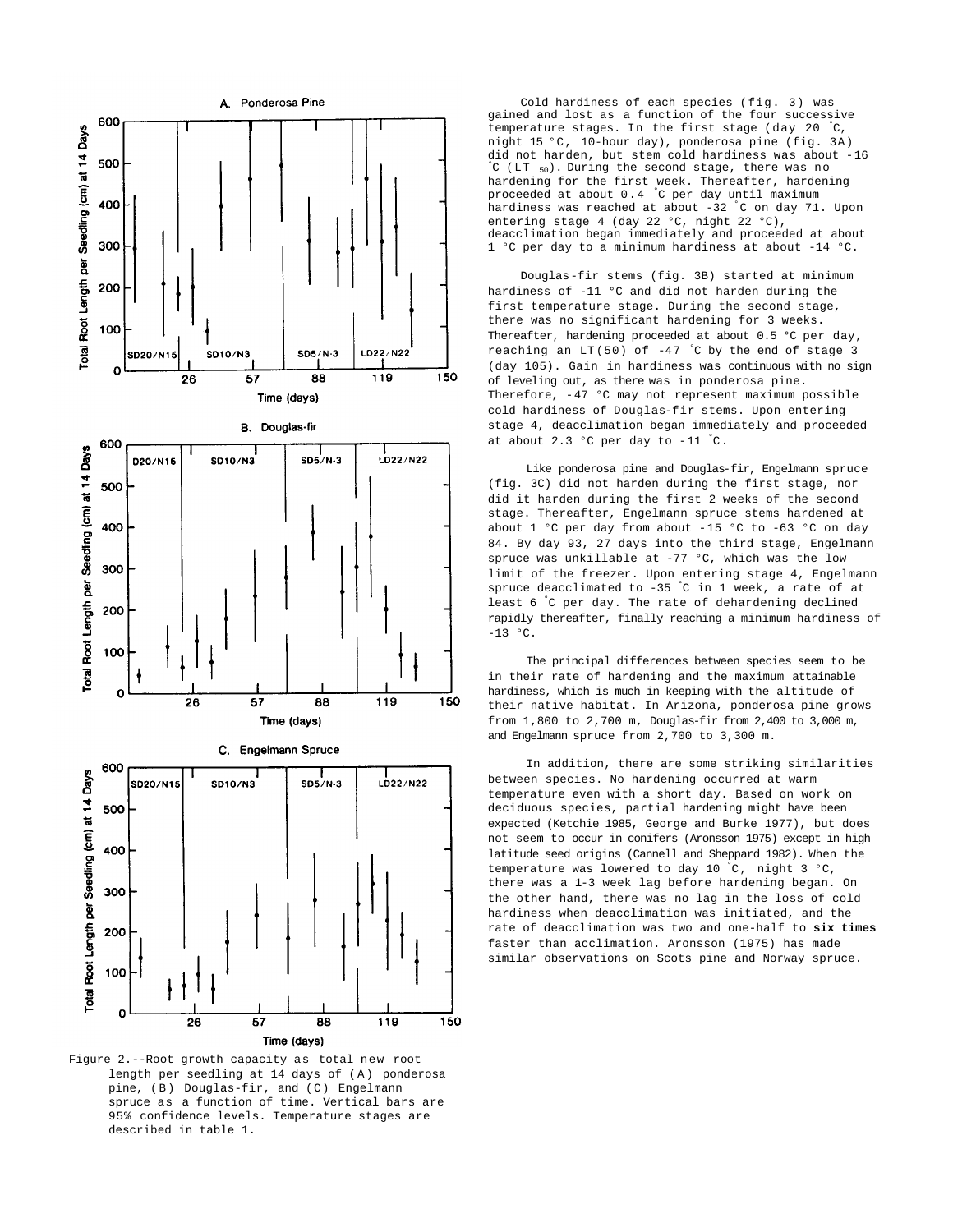

Figure 3.--Stem cold hardiness of (A) ponderosa pine, (B) Douglas-fir, and (C) Engelmann spruce as a function of time. Each  $LT_{50}$  and its 95% confidence interval were calculated by calibration methods. The confidence interval is for the mean of 12 observations. Temperature regimes are described in table 1. For day number 112, ponderosa pine was less hardy than the warmest temperature used. On day numbers 98 and 105, Engelmann spruce is indicated at -77 °C, but the stems were not visibly injured.

When cold hardiness, RGC, and bud dormancy are compared, some interesting and possibly useful relations emerge (fig. 4). During acclimation, when stem LT<sub>5</sub> reached -22 °C, root growth capacity had just doub9ed. RGC was then on a high plateau in the case of ponderosa pine and Engelmann spruce, and on a continuing rise in the case of Douglas-fir. If this relation were to hold up under further testing, measuring cold hardiness could become a quick way to determine when to begin fall lifting in bare-root nurseries.



Figure 4.--Composite showing relation between stem

cold hardiness (LT59 ), root growth capacity (RGC), and days to O% budbreak (BB) as a function of time for (A) ponderosa pine, (B) Douglas-fir, and (C) Engelmann spruce.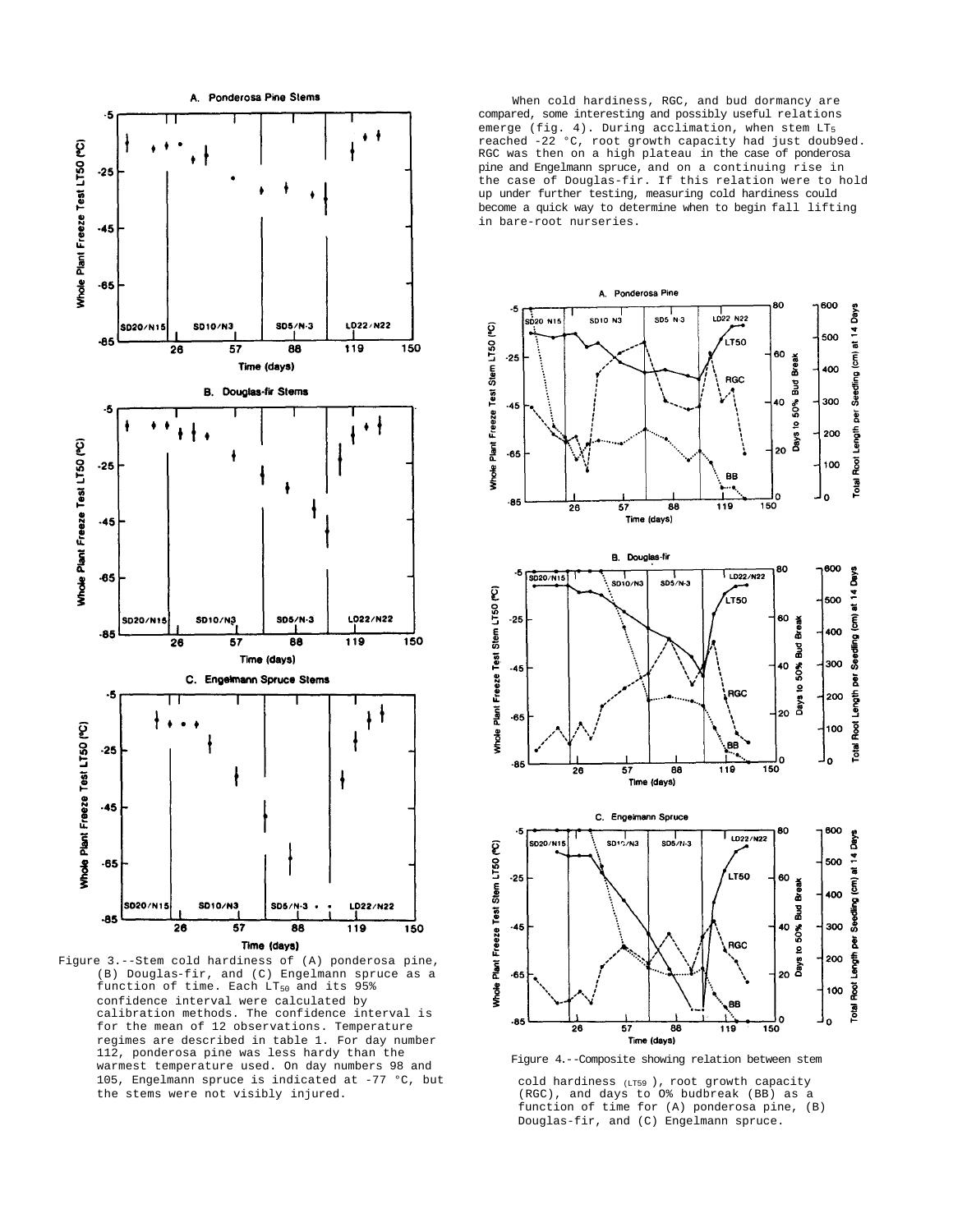Satisfaction of bud chilling requirements occurred at a level of cold hardiness that varied with species: in ponderosa pine -15 °C (no hardening), Douglas-fir -29 °C, and Engelmann spruce -48 °C. This relation may be species- and ecotype-specific, further testing will be required to substantiate this. However, some relation between cold hardiness and bud dormancy is likely as evidenced by the successful use of chilling degree hours to predict bud dormancy in many species (Cannell and Smith 1983, Owens et al. 1977).

During deacclimation, the putative second peak in RGC coincided with a two-thirds loss of stem cold hardiness and one-third of the time toward budbreak from the plateau representing days to budbreak after the chilling requirements were met. This relation could be very useful for determining planting stock quality in the early spring by measuring cold hardiness. By the time 50% budbreak occurred, both RGC and cold hardiness were at their minimum. It is therefore crucial to know the physiological condition of the seedling weeks and even months before 50% budbreak (Lavender 1985).

For ponderosa pine, requirements for budbreak were met about 2 weeks before the precipitous rise in RGC, but in Douglas-fir and Engelmann spruce meeting of bud chilling requirements occurred close to the first peak in RGC. For all three species days to 50% budbreak declined steadily from the beginning of deacclimation, whereas RGC appears to peak and then decline. A pulse of root growth prior to budbreak has been observed in many species (Ritchie and Dunlap 1980).

In this experiment, temperatures were selected for rapid deacclimation. Under less favorable conditions deacclimation would be slower, but the same sequence of events would probably occur. Whether the observed relations between cold hardiness, RGC, and budbreak will be the same under different conditions remains to be tested.

## CONCLUSTON

Relationships between cold hardiness, RGC, and bud dormancy have been found that support a hypothesis by Ritchie (1985) that such relations exist. At present, it is uncertain how far these results can be generalized. Other ecotypes of ponderosa pine (Jenkinson 1980, Read 1983) and Douglas-fir (Jenkinson 1984) are known to behave differently in many ways. Less is known about Engelmann spruce. Furthermore, these relations were observed under a single set of temperature and photoperiod conditions. Therefore, it would be a mistake to apply them immediately without further testing.

These results suggest cold hardiness testing could be a promising avenue for a quick estimate of RGC and bud dormancy. The whole-plant freeze test is not particularly fast, as it takes 7 days and sometimes longer, but faster tests are becoming available (Burr et al. 1986). It also appears that meaningful information from an RGC test may not be obtainable in less than 14 days (Burr, Tinus, and

Wallner, unpublished data), and certainly not in less than 7 days (Burdett et al. 1983).

# REFERENCES

- Andrews, P. K.; Proebsting, E. L.; Campbell, G. S. An exotherm sensor for measuring the cold hardiness of deep-supercooled flower buds by differential thermal analysis. HortScience. 18(1): 77-78; 1983.
- Aronsson, A. Influence of photo- and thermoperiod on the initial stages of frost hardening and dehardening of phytotron-grown seedlings of Scots pine (Pinus sylvestris L.) and Norway spruce (Picea abies (L.) Karst.). Studia Forestalia Suecica 128. Stockholm: Royal College of Forestry; 1975.
- Burdett, A. N.; Simpson, D. G.; Thompson, C. F. Root development and plantation establishment success. Plant and Soil. 71: 103-110; 1983.
- Burr, K. E.; Tinus, R. W.; Wallner, S. J.; King, R. M. Comparison of four cold hardiness tests on three western conifers. Proceedings of the Western Forest Nursery Council meeting. 1986 August 12-15; Tumwater, WA; 1983. (In press).
- Cannell, M. G. R.; Sheppard, L. J. Seasonal changes in the frost hardiness of provenances of Picea sitchensis in Scotland. Forestry. 55(2): 137-153; 1982.
- Cannell, M. G. R; Smith, R. I. Thermal time, chill days, and prediction of budburst in Picea sitchensis. Journal of Applied Ecology. 20: 951- 963; 1983.
- Carlson, W. C. Root system considerations in the quality of loblolly pine seedlings. Southern Journal of Applied Forestry. 10: 87-92; 1986.
- Colombo, S. J.; Glerum C.; Webb, D. P. Frost hardiness testing: An operational manual for use with extended greenhouse culture. Forest Research Report 110. Maple, Ontario, Canada: Ministry of Natural Resources; 1984. 14 p.
- DeWald, L. E., Feret, P. E.; Kreh, R. E. A 15-day hydroponic system for measuring root growth potential. In: Proceedings of the third biennial southern silvicultural research conference; 1984 November 7-8; Atlanta, GA. Gen. Tech. Rep. SO-54. New Orleans, LA: U.S. Department of Agriculture, Forest Service, Southern Forest Experiment Station; 1985: 4-10.
- Duryea, M. L., ed. Evaluating seedling quality. Principles, procedures, and predictive abilities of major tests. Proceedings of the workshop. 1985 October; Corvallis, OR. Corvallis: Oregon State University, 1985. 143 p.